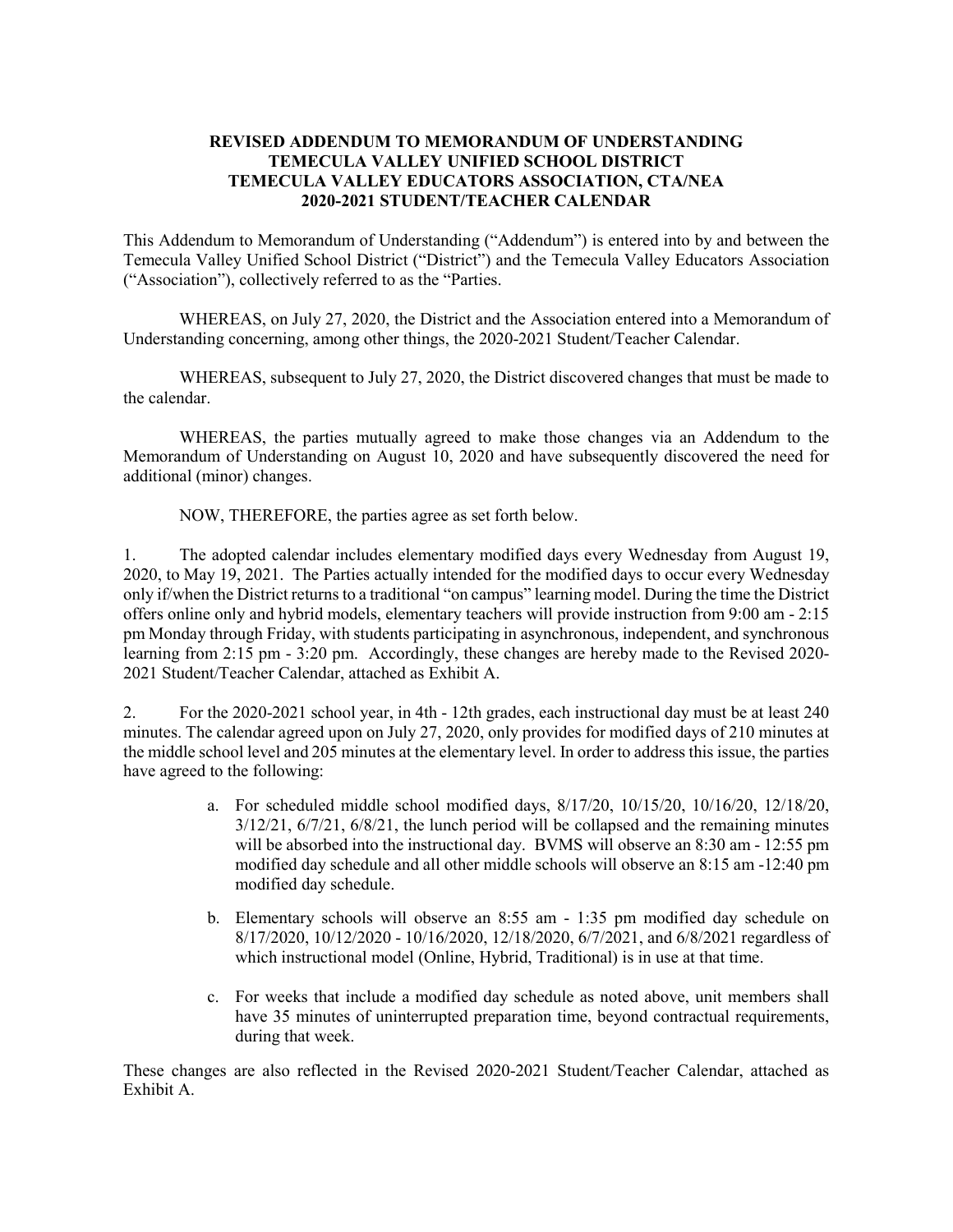3. This Memorandum of Understanding is non-precedent setting, and shall be subject to approval by the District Governing Board.

For the District:  $\int$ Francisco Arce

Assistant Superintendent Human Resources Development

Date Brian Balaris 8/12/2020 8/12/2020

Date

Bargaining Chair Temecula Valley Educators Association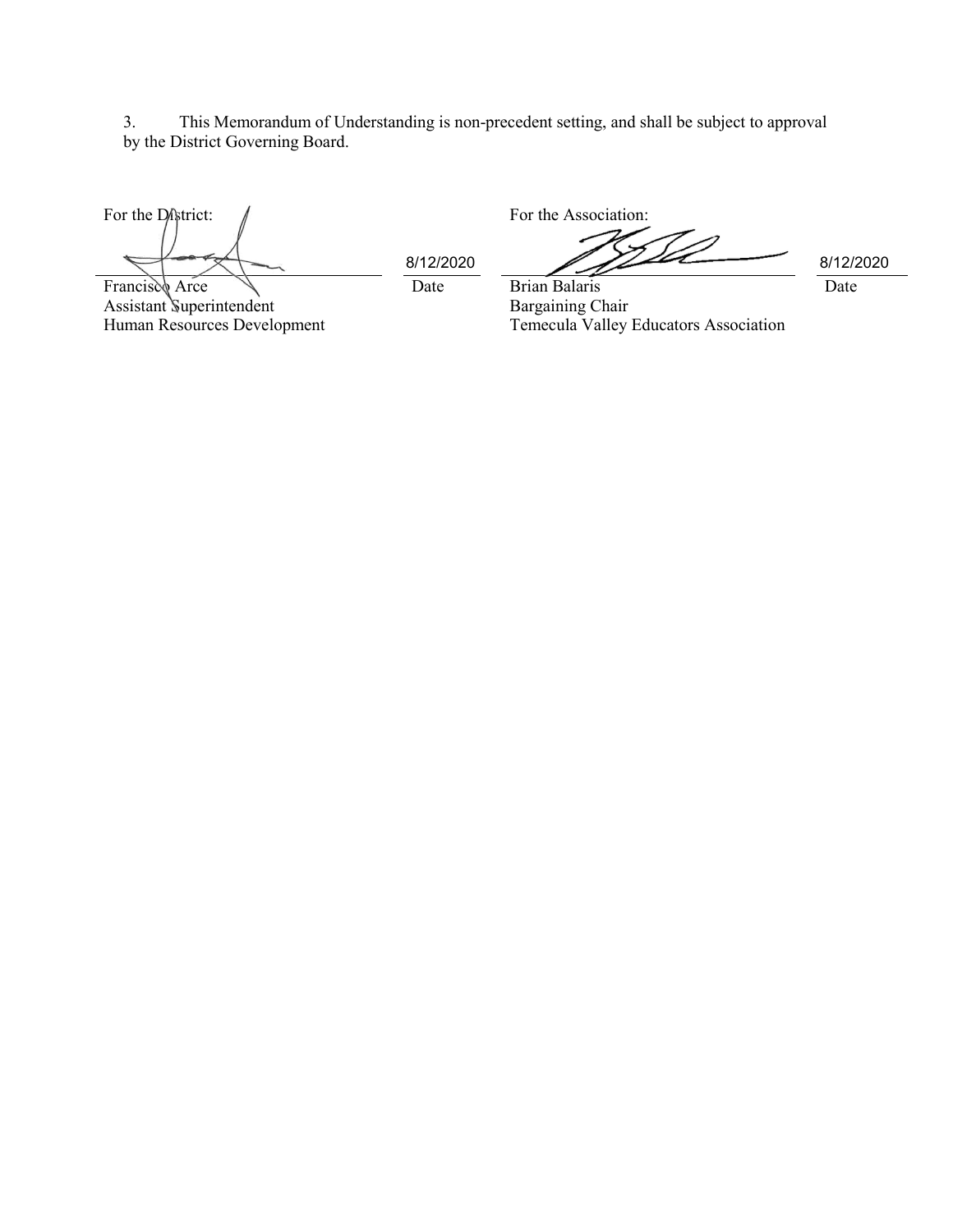## **2020/2021 School Year Temecula Valley Unified School District H** - Holidays & School Breaks **M** - Modified Day (K-12)<br> **Student/Teacher Calendar Calendar M** - Elem. Modified Day (K-5 only) **Student / Teacher Preparation Day (K-5 only) Student/Teacher Calendar T** - Teacher Preparation Day (K-12 Non-student day)

4 5 MHLS

11 12 EM

18 19 MHLS

25 26 MHLS

|    |    |    | July         |                |    |    |                |     |
|----|----|----|--------------|----------------|----|----|----------------|-----|
| Su | Mo | Tu | We           | Th             | Fr | Sa | Su             | Mo  |
|    |    |    | $\mathbf{1}$ | $\overline{2}$ | 3  | 4  |                |     |
|    |    |    |              |                | н  |    |                |     |
| 5  | 6  | 7  | 8            | 9              | 10 | 11 | $\overline{2}$ | 3   |
|    |    |    |              |                |    |    |                |     |
| 12 | 13 | 14 | 15           | 16             | 17 | 18 | 9              | 10  |
|    |    |    |              |                |    |    |                | S   |
| 19 | 20 | 21 | 22           | 23             | 24 | 25 | 16             | 17  |
|    |    |    |              |                |    |    |                | M   |
| 26 | 27 | 28 | 29           | 30             | 31 |    | 23             | 24  |
|    |    |    |              |                |    |    |                | MHI |
|    |    |    |              |                |    |    | 30             | 31  |
|    |    |    |              |                |    |    |                | MHI |

6 7 EM

27 28 EM

14 EM

21 EM

15 EM / MM

16 EM / MM

13 EM

|  |  |  |  |  |  | I - Holidays & School Breaks |
|--|--|--|--|--|--|------------------------------|
|--|--|--|--|--|--|------------------------------|

**S** - Staff Development Day (K-12 Non-student day) **MM** - Modified Day (6-8 only)

**MHM** - Modified Day (6-12 only) **MHLS** (6-12 only) Late Start - MS & HS

**HM** - Modified Day (9-12 only)

**2020**

|    |    |    |      |    |    |    |    |                |    |           |    |    |    |    |             |    | <b>Dodi u Apploveu Revision 77507202</b> |                |           |                |
|----|----|----|------|----|----|----|----|----------------|----|-----------|----|----|----|----|-------------|----|------------------------------------------|----------------|-----------|----------------|
|    |    |    | July |    |    |    |    |                |    | August    |    |    |    |    |             |    | September                                |                |           |                |
| Su | Mo | Tu | We   | Th | Fr | Sa | Su | Mo             | Tu | We        | Th | Fr | Sa | Su | Mo          | Tu | We                                       | Th             | Fr.       | Sa             |
|    |    |    |      |    | 3  | 4  |    |                |    |           |    |    |    |    |             |    | $\overline{2}$                           | $\overline{3}$ | 4         |                |
|    |    |    |      |    | Н  |    |    |                |    |           |    |    |    |    |             |    | <b>EM</b>                                |                |           |                |
| 5  | ь  | ⇁  | 8    | q  | 10 | 11 | h  | 3              | 4  |           | 6  | ⇁  | 8  | 6  | -           | 8  | 9                                        | 10             | 11        | 12             |
|    |    |    |      |    |    |    |    |                |    |           |    |    |    |    | н           |    | <b>EM</b>                                |                |           |                |
| 12 | 13 | 14 | 15   | 16 | 17 | 18 | 9  | 10             | 11 | 12        | 13 | 14 | 15 | 13 | 14          | 15 | 16                                       | 17             | 18        | 1 <sup>c</sup> |
|    |    |    |      |    |    |    |    | $\overline{ }$ |    |           |    | ÷  |    |    | <b>MHLS</b> |    | <b>EM</b>                                |                | <b>HM</b> |                |
| 19 | 20 | 21 | 22   | 23 | 24 | 25 | 16 | 17             | 18 | 19        | 20 | 21 | 22 | 20 | 21          | 22 | 23                                       | 24             | 25        | 26             |
|    |    |    |      |    |    |    |    | M              |    | <b>EM</b> |    |    |    |    | <b>MHLS</b> |    | <b>EM</b>                                |                |           |                |
| 26 | 27 | 28 | 29   | 30 | 31 |    | 23 | 24             | 25 | 26        | 27 | 28 | 29 | 27 | 28          | 29 | 30                                       |                |           |                |
|    |    |    |      |    |    |    |    | <b>MHLS</b>    |    | <b>EM</b> |    |    |    |    | <b>MHLS</b> |    | <b>EM</b>                                |                |           |                |
|    |    |    |      |    |    |    | 30 | 31             |    |           |    |    |    |    |             |    |                                          |                |           |                |
|    |    |    |      |    |    |    |    | <b>MHLS</b>    |    |           |    |    | 11 |    |             |    |                                          |                |           |                |

| ᆠᄼ | ∸  | ᆠ           | ᅩ       | ∸       | <b>.</b>                 | ⊥ບ | ╯  | ∸∼          |                | ᆠ               | ᅩ  | ᆠ<br>÷ | ∸  | ᅩ  | --<br><b>MHLS</b> | ᅩ  | $\overline{10}$               | $\pm$ | τo        | -- |
|----|----|-------------|---------|---------|--------------------------|----|----|-------------|----------------|-----------------|----|--------|----|----|-------------------|----|-------------------------------|-------|-----------|----|
|    |    |             |         |         |                          |    |    |             |                |                 |    |        |    |    |                   |    | <b>EM</b>                     |       | <b>HM</b> |    |
| 19 | 20 | 21          | 22      | 23      | 24                       | 25 | 16 | 17          | 18             | 19              | 20 | 21     | 22 | 20 | 21                | 22 | 23                            | 24    | 25        | 26 |
|    |    |             |         |         |                          |    |    | M           |                | <b>EM</b>       |    |        |    |    | <b>MHLS</b>       |    | <b>EM</b>                     |       |           |    |
| 26 | 27 | 28          | 29      | 30      | 31                       |    | 23 | 24          | 25             | 26              | 27 | 28     | 29 | 27 | 28                | 29 | 30                            |       |           |    |
|    |    |             |         |         |                          |    |    | <b>MHLS</b> |                | <b>EM</b>       |    |        |    |    | <b>MHLS</b>       |    | <b>EM</b>                     |       |           |    |
|    |    |             |         |         |                          |    | 30 | 31          |                |                 |    |        |    |    |                   |    |                               |       |           |    |
|    |    |             |         |         |                          |    |    | <b>MHLS</b> |                |                 |    |        | 11 |    |                   |    |                               |       |           |    |
|    |    |             |         |         |                          |    |    |             |                |                 |    |        |    |    |                   |    |                               |       |           |    |
|    |    |             | October |         |                          |    |    |             |                | <b>November</b> |    |        |    |    |                   |    | <b>December</b>               |       |           |    |
| Su | Mo | Tu          | We      | Th      | Fr                       | Sa | Su | Mo          | Tu             | We              | Th | Fr     | Sa | Su | Mo                | Tu | We                            | Th    | Fr        | Sa |
|    |    |             |         |         | $\overline{\phantom{0}}$ | 3  |    | $\sqrt{2}$  | $\overline{3}$ | 4               | 5  | 6      | -  |    |                   |    | $\overline{\phantom{a}}$<br>z | 3     | 4         |    |
|    |    |             |         |         |                          |    |    | <b>MHLS</b> |                | <b>EM</b>       |    |        |    |    |                   |    | <b>EM</b>                     |       |           |    |
| 4  |    | $\mathbf b$ |         | $\circ$ | 9                        | 10 | 8  | 9           | 10             | 11              | 12 | 13     | 14 |    | -                 |    | 9                             | 10    | 11        | 12 |

**2021**

17 15 16

22 23 24 22 23

29 30 31 29 30

## 180 student days **REVISED EXHIBIT A 8/12/2020**<br>180 student days **REVISED EXHIBIT A 8/12/2020**

Board Approved 5/15/2018

|             |    | 2020      |    |    |              |    |             |              |                |    | Board Approved Revision 7/30/2020 |    |
|-------------|----|-----------|----|----|--------------|----|-------------|--------------|----------------|----|-----------------------------------|----|
|             |    | August    |    |    |              |    |             |              | September      |    |                                   |    |
| Mo          | Tu | We        | Τh | Fr | Sa           | Su | Mo          | Tu           | We             | Τh | Fr                                | Sa |
|             |    |           |    |    | $\mathbf{1}$ |    |             | $\mathbf{1}$ | $\overline{2}$ | 3  | 4                                 | 5  |
|             |    |           |    |    |              |    |             |              | <b>EM</b>      |    |                                   |    |
| 3           | 4  | 5         | 6  | 7  | 8            | 6  | 7           | 8            | 9              | 10 | 11                                | 12 |
|             |    |           |    |    |              |    | н           |              | <b>EM</b>      |    |                                   |    |
| 10          | 11 | 12        | 13 | 14 | 15           | 13 | 14          | 15           | 16             | 17 | 18                                | 19 |
| S           | S  | S         | S  | T  |              |    | <b>MHLS</b> |              | <b>EM</b>      |    | <b>HM</b>                         |    |
| 17          | 18 | 19        | 20 | 21 | 22           | 20 | 21          | 22           | 23             | 24 | 25                                | 26 |
| M           |    | <b>EM</b> |    |    |              |    | <b>MHLS</b> |              | <b>EM</b>      |    |                                   |    |
| 24          | 25 | 26        | 27 | 28 | 29           | 27 | 28          | 29           | 30             |    |                                   |    |
| <b>MHLS</b> |    | <b>EM</b> |    |    |              |    | <b>MHLS</b> |              | <b>EM</b>      |    |                                   |    |
| 31          |    |           |    |    |              |    |             |              |                |    |                                   |    |
| <b>MHLS</b> |    |           |    |    | $11\,$       |    |             |              |                |    |                                   | 21 |

|    |              |                |    | November       |    |    |                |    |             |              | December       |           |                |    |
|----|--------------|----------------|----|----------------|----|----|----------------|----|-------------|--------------|----------------|-----------|----------------|----|
|    | Su           | Mo             | Tu | We             | Th | Fr | Sa             | Su | Mo          | Tu           | We             | Th        | Fr             | Sa |
|    | $\mathbf{1}$ | $\overline{2}$ | 3  | $\overline{4}$ | 5  | 6  | $\overline{7}$ |    |             | $\mathbf{1}$ | $\overline{2}$ | 3         | $\overline{4}$ | 5  |
|    |              | <b>MHLS</b>    |    | <b>EM</b>      |    |    |                |    |             |              | <b>EM</b>      |           |                |    |
|    | 8            | 9              | 10 | 11             | 12 | 13 | 14             | 6  | ⇁           | 8            | 9              | 10        | 11             | 12 |
|    |              | <b>MHLS</b>    |    | H              |    |    |                |    | <b>MHLS</b> |              | <b>EM</b>      |           |                |    |
|    | 15           | 16             | 17 | 18             | 19 | 20 | 21             | 13 | 14          | 15           | 16             | 17        | 18             | 19 |
|    |              | <b>MHLS</b>    |    | <b>EM</b>      |    |    |                |    | <b>MHLS</b> |              |                | <b>HM</b> | M              |    |
|    | 22           | 23             | 24 | 25             | 26 | 27 | 28             | 20 | 21          | 22           | 23             | 24        | 25             | 26 |
|    |              | H              | H  | H              | H  | H  |                |    | H           | H            | н              | H         | H              |    |
|    | 29           | 30             |    |                |    |    |                | 27 | 28          | 29           | 30             | 31        |                |    |
|    |              | <b>MHLS</b>    |    |                |    |    |                |    | н           | H            | H              | H         |                |    |
|    |              |                |    |                |    |    |                |    |             |              |                |           |                |    |
| 22 |              |                |    |                |    |    | 15             |    |             |              |                |           |                | 14 |

|    |             |    |                |    |    |        |    |             |    | 스모스노      |    |    |    |    |             |                          |           |    |            |    |
|----|-------------|----|----------------|----|----|--------|----|-------------|----|-----------|----|----|----|----|-------------|--------------------------|-----------|----|------------|----|
|    |             |    | <b>January</b> |    |    |        |    |             |    | February  |    |    |    |    |             |                          | March     |    |            |    |
| Su | Mo          | Tu | We             | Th | Fr | Sa     | Su | Mo          | Tu | We        | Th | Fr | Sa | Su | Mo          | Tu                       | We        | Th | Fr         | Sa |
|    |             |    |                |    | л. | h<br>ے |    |             |    | 3         | 4  | 5  | 6  |    |             | $\overline{\phantom{0}}$ | $\sim$    | 4  | 5          | 6  |
|    |             |    |                |    | н  |        |    | <b>MHLS</b> |    | <b>EM</b> |    |    |    |    | <b>MHLS</b> |                          | <b>EM</b> |    |            |    |
| 3  |             | 5  | $\mathbf{b}$   | –  | 8  | 9      |    | 8           | 9  | 10        | 11 | 12 | 13 | -  | 8           | 9                        | 10        | 11 | 12         | 13 |
|    | T/S         |    | <b>EM</b>      |    |    |        |    | <b>MHLS</b> |    | <b>EM</b> |    | Н  |    |    | <b>MHLS</b> |                          | <b>EM</b> |    | <b>MHM</b> |    |
| 10 | 11          | 12 | 13             | 14 | 15 | 16     | 14 | 15          | 16 | 17        | 18 | 19 | 20 | 14 | 15          | 16                       | 17        | 18 | 19         | 2C |
|    | <b>MHLS</b> |    | <b>EM</b>      |    |    |        |    | н           |    | <b>EM</b> |    |    |    |    | <b>MHLS</b> |                          | <b>EM</b> |    |            |    |
| 17 | 18          | 19 | 20             | 21 | 22 | 23     | 21 | 22          | 23 | 24        | 25 | 26 | 27 | 21 | 22          | 23                       | 24        | 25 | 26         | 27 |
|    | н           |    | <b>EM</b>      |    |    |        |    | <b>MHLS</b> |    | <b>EM</b> |    |    |    |    | ш           | н                        | н         | н  | н          |    |
| 24 | 25          | 26 | 27             | 28 | 29 | 30     | 28 |             |    |           |    |    |    | 28 | 29          | 30                       | 31        |    |            |    |
|    | <b>MHLS</b> |    | <b>EM</b>      |    |    |        |    |             |    |           |    |    |    |    |             | н                        | н         |    |            |    |
| 31 |             |    |                |    |    |        |    |             |    |           |    |    |    |    |             |                          |           |    |            |    |
|    |             |    |                |    |    | 18     |    |             |    |           |    |    | 18 |    |             |                          |           |    |            |    |

|    |             |    | April          |              |                |    |                |                |
|----|-------------|----|----------------|--------------|----------------|----|----------------|----------------|
| Su | Mo          | Tu | We             | Th           | Fr             | Sa | Su             | Mo             |
|    |             |    |                | $\mathbf{1}$ | $\overline{2}$ | 3  |                |                |
|    |             |    |                | н            | н              |    |                |                |
| 4  | 5           | 6  | $\overline{7}$ | 8            | 9              | 10 | $\overline{2}$ | $\overline{3}$ |
|    | <b>MHLS</b> |    | <b>EM</b>      |              |                |    |                | MHI            |
| 11 | 12          | 13 | 14             | 15           | 16             | 17 | 9              | 10             |
|    | <b>MHLS</b> |    | <b>EM</b>      |              |                |    |                | MHI            |
| 18 | 19          | 20 | 21             | 22           | 23             | 24 | 16             | 17             |
|    | <b>MHLS</b> |    | <b>EM</b>      |              |                |    |                | MHI            |
| 25 | 26          | 27 | 28             | 29           | 30             |    | 23             | 24             |
|    | <b>MHLS</b> |    | <b>EM</b>      |              |                |    |                | <b>MHI</b>     |
|    |             |    |                |              |                |    | 30             | 31             |
|    |             |    |                |              |                | 20 |                | н              |

|                | 1  | $\overline{2}$ |    | $\mathbf{1}$ | $\overline{2}$ | $\overline{3}$ | $\overline{4}$ | 5  | 6  |    | $\mathbf{1}$ |
|----------------|----|----------------|----|--------------|----------------|----------------|----------------|----|----|----|--------------|
|                | н  |                |    | <b>MHLS</b>  |                | <b>EM</b>      |                |    |    |    | MHL          |
| $\overline{7}$ | 8  | 9              | 7  | 8            | 9              | 10             | 11             | 12 | 13 | 7  | 8            |
|                |    |                |    | <b>MHLS</b>  |                | <b>EM</b>      |                | н  |    |    | MHL          |
| 14             | 15 | 16             | 14 | 15           | 16             | 17             | 18             | 19 | 20 | 14 | 15           |
|                |    |                |    | н            |                | <b>EM</b>      |                |    |    |    | MHL          |
| 21             | 22 | 23             | 21 | 22           | 23             | 24             | 25             | 26 | 27 | 21 | 22           |
|                |    |                |    | <b>MHLS</b>  |                | <b>EM</b>      |                |    |    |    | н            |
| 28             | 29 | 30             | 28 |              |                |                |                |    |    | 28 | 29           |
|                |    |                |    |              |                |                |                |    |    |    | н            |
|                |    |                |    |              |                |                |                |    |    |    |              |
|                |    | 18             |    |              |                |                |                |    | 18 |    |              |
|                |    |                |    |              |                |                |                |    |    |    |              |
|                |    |                |    |              |                |                |                |    |    |    |              |
|                |    |                |    |              |                | May            |                |    |    |    |              |

|    |             |    | April     |                 |           |    |    |             |    | May       |    |           |    |    |    |    | June |                |           |    |
|----|-------------|----|-----------|-----------------|-----------|----|----|-------------|----|-----------|----|-----------|----|----|----|----|------|----------------|-----------|----|
| Su | Mo          | Tu | We        | Th              | <b>Fr</b> | Sa | Su | Mo          | Tu | We        | Th | <b>Fr</b> | Sa | Su | Mo | Tu | We   | Th             | <b>Fr</b> | Sa |
|    |             |    |           |                 | ∽         | 3  |    |             |    |           |    |           |    |    |    |    |      | $\overline{3}$ |           | 5  |
|    |             |    |           | н               | H         |    |    |             |    |           |    |           |    |    |    |    |      |                |           |    |
| 4  |             | 6  |           | 8               | 9         | 10 |    | 3           | 4  |           | 6  |           | 8  | ь  | -  | 8  | a    | 10             | 11        | 12 |
|    | <b>MHLS</b> |    | <b>EM</b> |                 |           |    |    | <b>MHLS</b> |    | <b>EM</b> |    |           |    |    | M  | M  |      |                |           |    |
| 11 | 12          | 13 | 14        | 15 <sup>5</sup> | 16        | 17 | 9  | 10          | 11 | 12        | 13 | 14        | 15 | 13 | 14 | 15 | 16   | 17             | 18        | 19 |
|    | <b>MHLS</b> |    | <b>EM</b> |                 |           |    |    | <b>MHLS</b> |    | <b>EM</b> |    |           |    |    |    |    |      |                |           |    |
| 18 | 19          | 20 | 21        | 22              | 23        | 24 | 16 | 17          | 18 | 19        | 20 | 21        | 22 | 20 | 21 | 22 | 23   | 24             | 25        | 26 |
|    | <b>MHLS</b> |    | <b>EM</b> |                 |           |    |    | <b>MHLS</b> |    | <b>EM</b> |    |           |    |    |    |    |      |                |           |    |
| 25 | 26          | 27 | 28        | 29              | 30        |    | 23 | 24          | 25 | 26        | 27 | 28        | 29 | 27 | 28 | 29 | 30   |                |           |    |
|    | <b>MHLS</b> |    | <b>EM</b> |                 |           |    |    | <b>MHLS</b> |    |           |    |           |    |    |    |    |      |                |           |    |
|    |             |    |           |                 |           |    | 30 | 31          |    |           |    |           |    |    |    |    |      |                |           |    |
|    |             |    |           |                 |           | 20 |    | H           |    |           |    |           | 20 |    |    |    |      |                |           |    |

|    |    |              |                | February  |    |    |    |    |              |                | March     |                |            |    |
|----|----|--------------|----------------|-----------|----|----|----|----|--------------|----------------|-----------|----------------|------------|----|
|    | Su | Mo           | Tu             | We        | Th | Fr | Sa | Su | Mo           | Tu             | We        | Th             | Fr         | Sa |
|    |    | $\mathbf{1}$ | $\overline{2}$ | 3         | 4  | 5  | 6  |    | $\mathbf{1}$ | $\overline{2}$ | 3         | $\overline{4}$ | 5          | 6  |
|    |    | <b>MHLS</b>  |                | <b>EM</b> |    |    |    |    | <b>MHLS</b>  |                | <b>EM</b> |                |            |    |
|    | 7  | 8            | 9              | 10        | 11 | 12 | 13 | 7  | 8            | 9              | 10        | 11             | 12         | 13 |
|    |    | <b>MHLS</b>  |                | <b>EM</b> |    | н  |    |    | <b>MHLS</b>  |                | <b>EM</b> |                | <b>MHM</b> |    |
|    | 14 | 15           | 16             | 17        | 18 | 19 | 20 | 14 | 15           | 16             | 17        | 18             | 19         | 20 |
|    |    | Н            |                | <b>EM</b> |    |    |    |    | <b>MHLS</b>  |                | <b>EM</b> |                |            |    |
|    | 21 | 22           | 23             | 24        | 25 | 26 | 27 | 21 | 22           | 23             | 24        | 25             | 26         | 27 |
|    |    | <b>MHLS</b>  |                | <b>EM</b> |    |    |    |    | н            | H              | н         | н              | H          |    |
|    | 28 |              |                |           |    |    |    | 28 | 29           | 30             | 31        |                |            |    |
|    |    |              |                |           |    |    |    |    | Н            | Н              | H         |                |            |    |
|    |    |              |                |           |    |    |    |    |              |                |           |                |            |    |
| 18 |    |              |                |           |    |    | 18 |    |              |                |           |                |            | 15 |

|    |                |              |    |                     |              | June           |                |                |    |
|----|----------------|--------------|----|---------------------|--------------|----------------|----------------|----------------|----|
| Τh | Fr             | Sa           | Su | Mo                  | Tu           | We             | Th             | Fr             | Sa |
|    |                | $\mathbf{1}$ |    |                     | $\mathbf{1}$ | $\overline{2}$ | $\overline{3}$ | $\overline{4}$ | 5  |
| 6  | $\overline{7}$ | 8            | 6  | $\overline{7}$<br>M | 8<br>M       | 9              | 10             | 11             | 12 |
| 13 | 14             | 15           | 13 | 14                  | 15           | 16             | 17             | 18             | 19 |
| 20 | 21             | 22           | 20 | 21                  | 22           | 23             | 24             | 25             | 26 |
| 27 | 28             | 29           | 27 | 28                  | 29           | 30             |                |                |    |
|    |                | 20           |    |                     |              |                |                |                | 6  |

| <b>Holidavs and Breaks:</b> |                    |  | 186               | teacher davs               |  |              |                              |
|-----------------------------|--------------------|--|-------------------|----------------------------|--|--------------|------------------------------|
| Jul 4                       | Independence Day   |  | Dec 18            | M-First semester ends      |  | Feb 15       | Washington's Birthday        |
| Sep 7                       | Labor Day          |  | Dec 21-Jan 1      | <b>Winter Break</b>        |  | Mar 22-Apr 2 | Spring Break (Easter 4/4/21) |
| Nov 11                      | Veterans Dav       |  | Jan 18            | Martin Luther King Jr. Day |  | May 31       | Memorial Dav                 |
| Nov 23-27                   | Thanksgiving Break |  | Feb <sub>12</sub> | Lincoln's Birthdav         |  |              |                              |